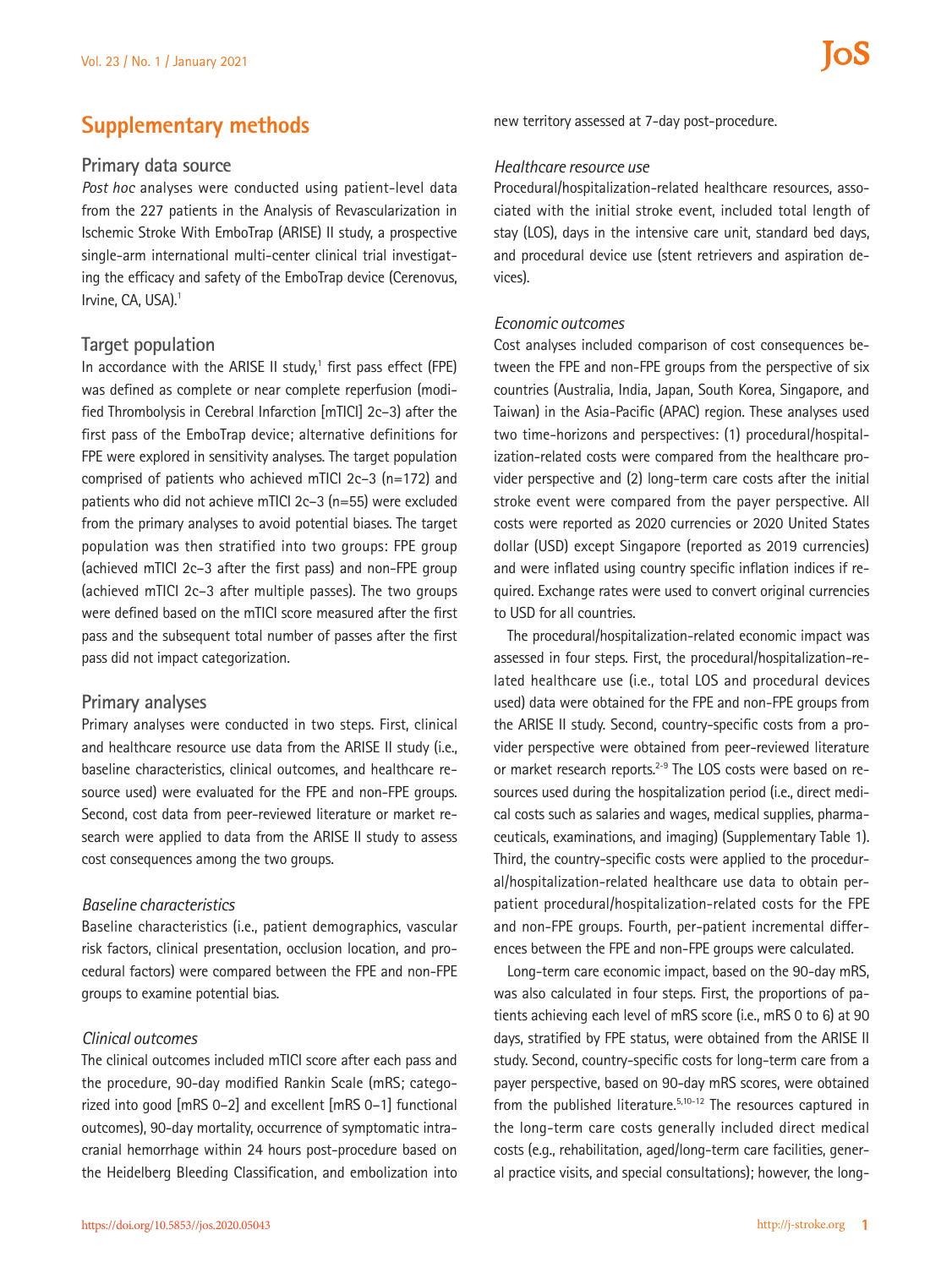# **IoS**

term care costs for India also included direct non-medical (e.g., relocation expenses, and costs of making changes to one's diet, house, car, or related items) and indirect (e.g., production value lost to society due to absence from work) costs. Additionally, while the long-term care costs for Australia, Japan, and South Korea were on a *per annum* basis, the costs for India were for 6 months. Notably, in the base case, costs for mRS 6 were excluded from the analyses for India and South Korea to ensure consistency with other countries that did not report costs for death (i.e., mRS 6). Long-term care costs were not found for Singapore and Taiwan. Third, country-specific costs were applied to the proportions of patients achieving each level of mRS score to obtain per-patient long-term care costs for the FPE and non-FPE groups. Fourth, per-patient incremental differences between the FPE and non-FPE groups were calculated.

# **Sensitivity analyses**

Deterministic sensitivity analyses, varying key input parameters, were conducted to test the robustness of the results. These analyses included two alternative definitions for FPE: (1) "FPE (mTICI 3)," defined as achieving mTICI 3 after the first pass and (2) "FPE (mTICI 2b–3)," defined as achieving mTICI 2b–3 after the first pass. When these alternative definitions were assessed, the target population was modified accordingly

(e.g., patients in whom mTICI 2b–3 was not achieved were excluded from the analyses when the definition of FPE was changed to FPE [mTICI 2b–3]). Additional sensitivity analyses included variations in total LOS around its interquartile range (IQR), variations in healthcare resource costs by 20% (i.e., increased and decreased by 20%), and inclusion of costs for mRS 6 in long-term care costs for India and South Korea (only countries that reported these costs). Other sensitivity analyses assessing differences by ethnic groups/regions and occlusion locations (i.e., anterior vs. posterior) were considered but were not feasible due to small sample sizes.

# **Statistical analyses**

Categorical variables were described using the number of observations and relevant proportions, while continuous variables were described using the mean or median and standard deviation (SD) or IQR, respectively. Statistical differences between the FPE and non-FPE groups were determined using t-tests or Wilcoxon rank-sum (Mann-Whitney) tests for continuous data and chi-square or Fisher's exact test for categorical data. Differences between groups were considered statistically significantly different when *P*-values were less than 0.05. All statistical analyses of the ARISE II data were performed using Stata version 15 (StataCorp., College Station, TX, USA).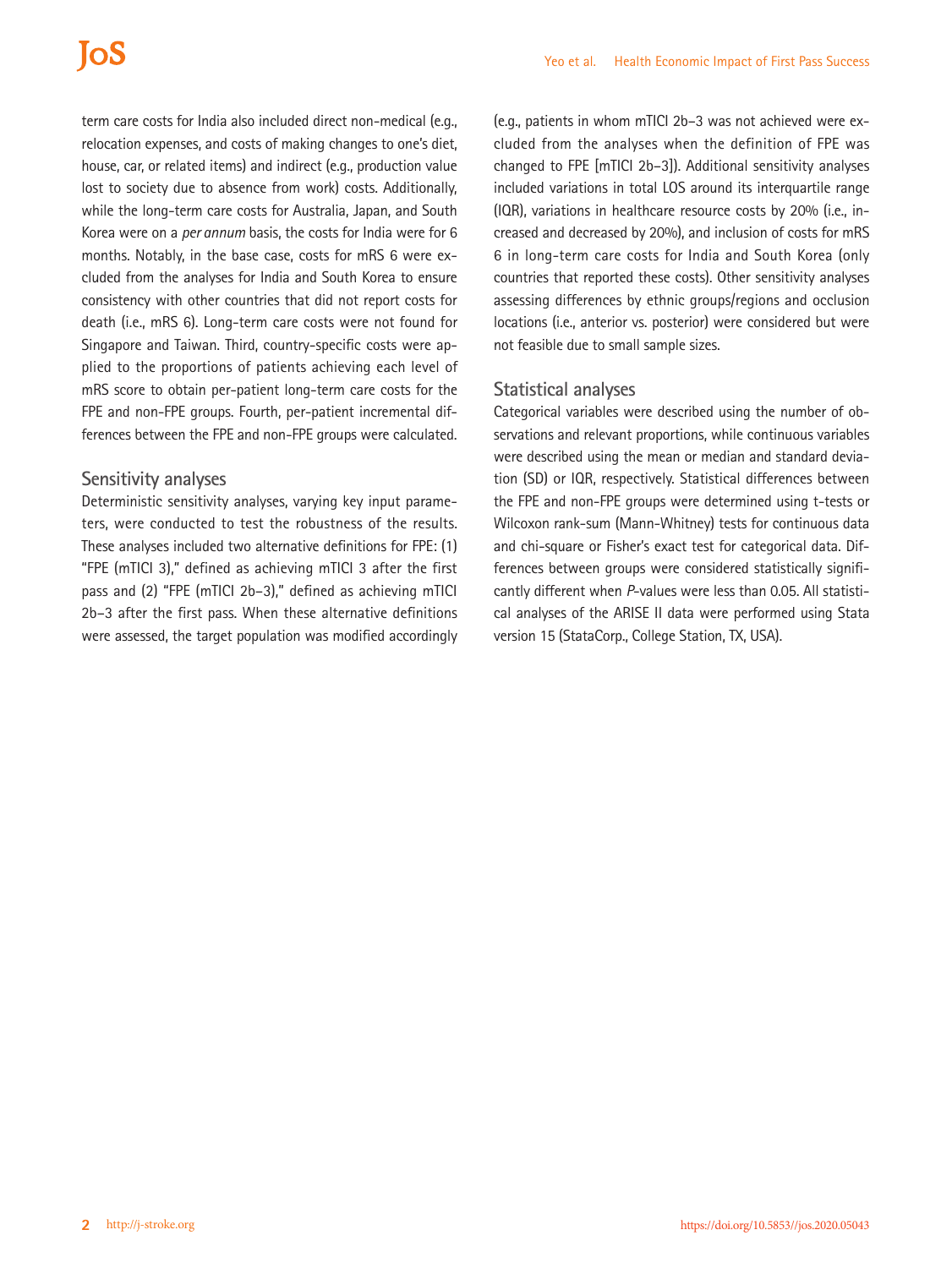## **Supplementary Table 1.** Sources used to obtain costs for analyses

| Study                             | Country     | Currency             | Components included in costs                                                                                                                                                                                                                                                                                                                                                                                                                                                                                                           | Cost (original currency)                                                                                                                                                                                           | Cost (2020 currency)                                                                                                                                                         |
|-----------------------------------|-------------|----------------------|----------------------------------------------------------------------------------------------------------------------------------------------------------------------------------------------------------------------------------------------------------------------------------------------------------------------------------------------------------------------------------------------------------------------------------------------------------------------------------------------------------------------------------------|--------------------------------------------------------------------------------------------------------------------------------------------------------------------------------------------------------------------|------------------------------------------------------------------------------------------------------------------------------------------------------------------------------|
| LOS cost per day                  |             |                      |                                                                                                                                                                                                                                                                                                                                                                                                                                                                                                                                        |                                                                                                                                                                                                                    |                                                                                                                                                                              |
| Cadilhac et al.<br>$(2019)^4$     | Australia   | 2010 AUD             | Clinical costing data from hospitals<br>(e.g., salaries and wages, medical supplies,<br>pharmaceuticals, pathology equipment, imaging,<br>hotel expenses, and indirect costs such as<br>administration, research, and training)                                                                                                                                                                                                                                                                                                        | AUD 1,192.15                                                                                                                                                                                                       | AUD 1,771.34                                                                                                                                                                 |
| Kwatra et al. (2013) <sup>5</sup> | India       | 2013 INR             | Direct medical costs for inpatient care<br>(hospitalization expenses including investigations)                                                                                                                                                                                                                                                                                                                                                                                                                                         | INR 2,388.15                                                                                                                                                                                                       | INR 3,373.93                                                                                                                                                                 |
| Yoneda et al.<br>$(2005)^6$       | Japan       | 2002¥                | Direct medical costs for beds, staffs, examinations,<br>medications including surgical procedures,<br>rehabilitation, and other minor miscellaneous<br>expenses such as commissions                                                                                                                                                                                                                                                                                                                                                    | ¥33,075.00                                                                                                                                                                                                         | ¥35,116.98                                                                                                                                                                   |
| Jeong et al. $(2017)^7$           | South Korea | 2017 ₩               | Acute care costs for room, neurological/physical<br>examination, medication/injection, bed-side<br>rehabilitation, laboratory test, and imaging studies                                                                                                                                                                                                                                                                                                                                                                                | ₩367,109.20                                                                                                                                                                                                        | ₩377,009.06                                                                                                                                                                  |
| Chow et al. $(2010)^8$            | Singapore   | $2007 -$<br>2008 SGD | Direct costs incurred during each hospitalization,<br>including cost of resources utilized and services<br>received (i.e., ward charges, radiology investigations,<br>laboratory investigations, expert medical care, cost<br>of services rendered such as ward procedures,<br>emergency services, implant fees and rehabilitation,<br>medication cost, and miscellaneous)                                                                                                                                                             | SGD 769.00                                                                                                                                                                                                         | SGD 996.11<br>(2019 SGD)                                                                                                                                                     |
| Liu et al. (2016) <sup>9</sup>    | Taiwan      | 2009 TWD             | Direct medical cost of acute stroke care from the<br>time of admission to discharge, including the<br>expense for the personnel, imaging studies,<br>laboratory examinations, medications, and any<br>interventional management in the emergency<br>department, intensive care unit, and neurology ward                                                                                                                                                                                                                                | TWD 4,661.52                                                                                                                                                                                                       | TWD 5,118.04                                                                                                                                                                 |
| Cost per mRS score(s)             |             |                      |                                                                                                                                                                                                                                                                                                                                                                                                                                                                                                                                        |                                                                                                                                                                                                                    |                                                                                                                                                                              |
| Arora et al. (2018) <sup>10</sup> | Australia   | 2016 AUD             | Range of costs, in particular further rehabilitation,<br>aged-care facilities, general practice visits, and<br>special consultations                                                                                                                                                                                                                                                                                                                                                                                                   | mRS 0: AUD 10,499.00<br>mRS 1: AUD 13,230.00<br>mRS 2: AUD 15,943.00<br>mRS 3: AUD 17,540.00<br>mRS 4: AUD 20,772.00<br>mRS 5: AUD 24,169.00                                                                       | mRS 0: AUD 11,845.68<br>mRS 1: AUD 14,926.97<br>mRS 2: AUD 17,987.96<br>mRS 3: AUD 19,789.80<br>mRS 4: AUD 23,436.36<br>mRS 5: AUD 27,269.08                                 |
| Kwatra et al. (2013) <sup>5</sup> | India       | 2013 INR             | Direct medical costs<br>(i.e., hospitalization, laboratory, radiology and<br>cardiology-related investigations, drugs, nursing<br>charges, consultant fees, rehabilitation services, and<br>interdepartmental consultations), direct nonmedical<br>costs (i.e., transportation costs to healthcare<br>providers, relocation expenses, and costs of making<br>changes to one's diet, house, car, or related items),<br>and indirect costs (i.e., production value lost to<br>society due to absence from work, disability and<br>death) | mRS 0: INR 52,400.00<br>mRS 1: INR 60,506.00<br>mRS 2: INR 82,042.00<br>mRS 3: INR 74,998.00<br>mRS 4: INR 84,505.00<br>mRS 5: INR 130,458.00 mRS 5: INR 184,308.22<br>mRS 6: INR 110,133.00 mRS 6: INR 155,593.50 | mRS 0: INR 74,029.58<br>mRS 1: INR 85,481.56<br>mRS 2: INR 115,907.15<br>mRS 3: INR 105,955.54<br>mRS 4: INR 119,386.82                                                      |
| Hattori et al.<br>$(2012)^{11}$   | Japan       | 2011 ¥               | Direct medical costs<br>(i.e., admission to general hospitals, rehabilitation<br>clinics, and long-term care institutions)                                                                                                                                                                                                                                                                                                                                                                                                             | mRS 0: ¥738,432.00<br>mRS 1: ¥1,582,692.00<br>mRS 2: ¥3,135,672.00<br>mRS 3: ¥3,820,644.00<br>mRS 4: ¥4,132,776.00<br>mRS 5: ¥4,601,328.00                                                                         | mRS 0: ¥775,353.60<br>mRS 1:¥1,661,826.60<br>mRS 2: ¥3,292,455.60<br>mRS 3: ¥4,011,676.20<br>mRS 4: ¥4,339,414.80<br>mRS 5: ¥4,831,394.40                                    |
| Kim et al. (2020) <sup>12</sup>   | South Korea | $2015 \,\mathrm{W}$  | Four categories of costs: inpatient care, outpatient<br>care, prescribed medication, and long-term care                                                                                                                                                                                                                                                                                                                                                                                                                                | mRS 0: \times 14,037,907<br>mRS 1: \\$16,483,675<br>mRS 2: \text{318,915}<br>mRS 3: \#47,668,088<br>mRS 4: \/76,676,743<br>mRS 5: \\$84,554,067<br>mRS 6: ₩25,142,286                                              | mRS 0: \times14,416,468<br>mRS 1: \times 16,928,191<br>mRS 2: \28,055,626<br>mRS 3: ₩48,953,557<br>mRS 4: \tradegram 744,490<br>mRS 5: \\$86,834,243<br>mRS 6: \\$25,820,300 |

LOS, length of stay; AUD, Australian dollar; INR, Indian rupee; SGD, Singapore dollar; TWD, Taiwan dollar; mRS, modified Rankin Scale.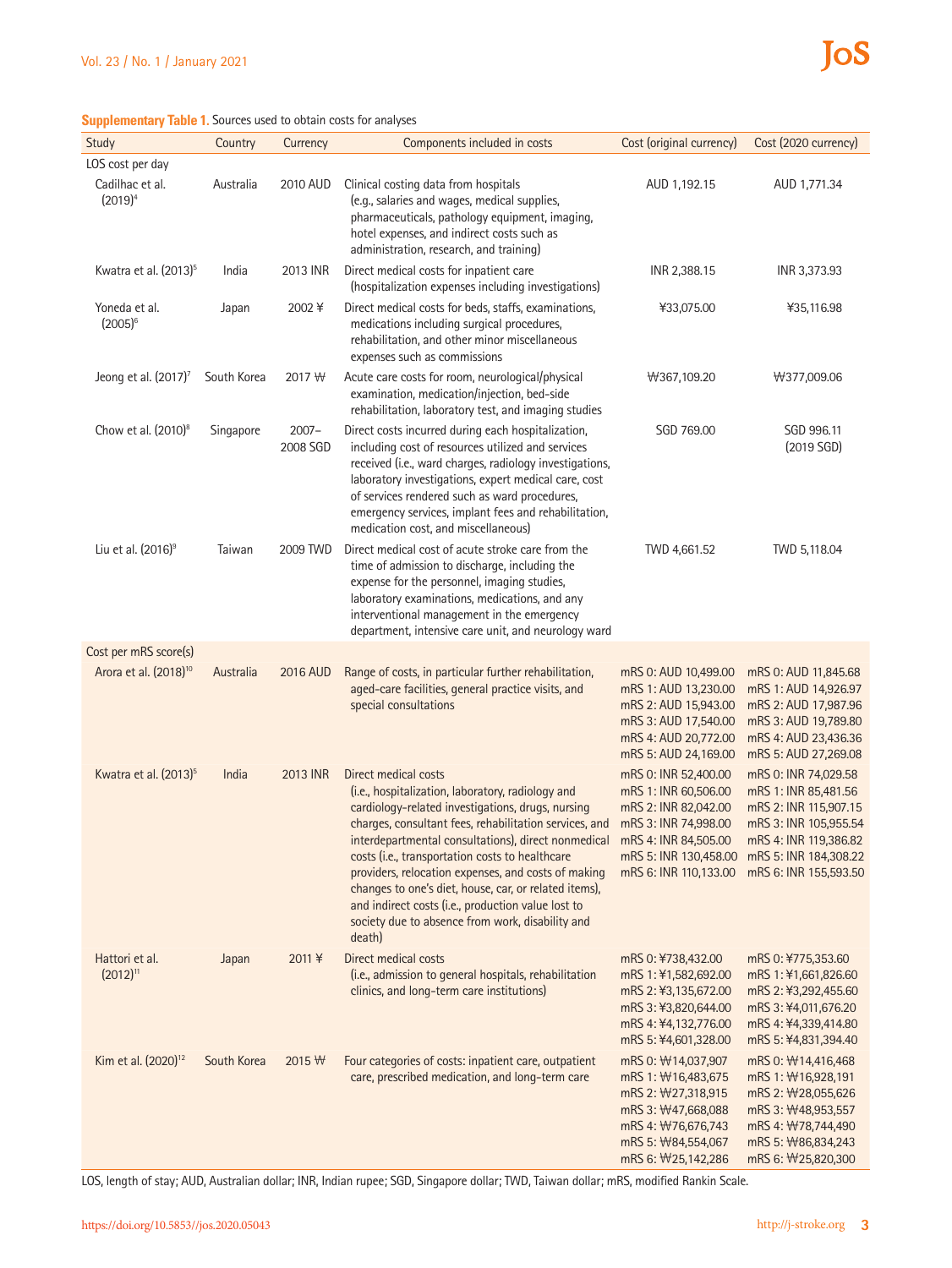**Supplementary Table 2.** Baseline characteristics for the FPE and non-FPE groups

| Variable                                   | $FPE(n=91)$   | Non-FPE $(n=81)$ | $P^*$  |
|--------------------------------------------|---------------|------------------|--------|
| Demographic                                |               |                  |        |
| Age                                        | $68.4 + 11.9$ | $67.7 \pm 14.3$  | 0.70   |
| Male sex                                   | 43 (47.3)     | 33(40.7)         | 0.39   |
| Vascular risk factors                      |               |                  |        |
| Hypertension                               | 66 (72.5)     | 57 (70.4)        | 0.75   |
| Atrial fibrillation                        | 32 (35.2)     | 38 (46.9)        | 0.12   |
| Diabetes mellitus                          | 16 (17.6)     | 17(21.0)         | 0.57   |
| Dyslipidemia                               | 38 (41.8)     | 37(45.7)         | 0.61   |
| Smoking                                    | 19 (20.9)     | 21(25.9)         | 0.43   |
| Previous MI/CAD                            | 23(25.3)      | 11(13.6)         | 0.06   |
| Previous stroke                            | 16 (17.6)     | 13(16.1)         | 0.79   |
| Clinical presentation                      |               |                  |        |
| <b>Baseline NIHSS score</b>                | $16(11-19)$   | $16(13-20)$      | 0.40   |
| Baseline systolic BP (mm Hg) <sup>+</sup>  | 144 (130-158) | 148 (134-158)    | 0.31   |
| Baseline diastolic BP (mm Hg) <sup>+</sup> | 80 (70-91)    | 81 (72-93)       | 0.29   |
| Occlusion location                         |               |                  |        |
| Internal carotid artery                    | 14(15.4)      | 13(16.1)         | 0.90   |
| M1 middle cerebral artery                  | 48 (52.8)     | 46 (56.8)        | 0.60   |
| M2 middle cerebral artery                  | 22 (24.2)     | 20(24.7)         | 0.94   |
| Posterior                                  | 7(7.7)        | 2(2.5)           | 0.17   |
| Procedural factors                         |               |                  |        |
| Time from onset to puncture (min)          | 214 (161-263) | 220 (153-270)    | 0.54   |
| General anesthesia                         | 33 (36.3)     | 25 (30.9)        | 0.46   |
| IV tPA use                                 | 59 (64.8)     | 56 (69.1)        | 0.55   |
| Balloon guide catheter use                 | 71 (78.0)     | 60 (74.1)        | 0.54   |
| Intermediate catheter use                  | 20 (22.0)     | 41 (50.6)        | < 0.01 |
|                                            |               |                  |        |

Values are presented as mean±standard deviation, number (%), or median (interquartile range).

FPE, first pass effect; MI, myocardial infarction; CAD, coronary artery disease; NIHSS, National Institutes of Health Stroke Scale; BP, blood pressure; IV, intravenous; tPA, tissue plasminogen activator.

\**P*-values presented for t-test besides means, Wilcoxon rank sum (Mann-Whitney) test besides medians, and chi-square or Fisher's exact tests besides proportions; † Four patients missing data for systolic and diastolic BP.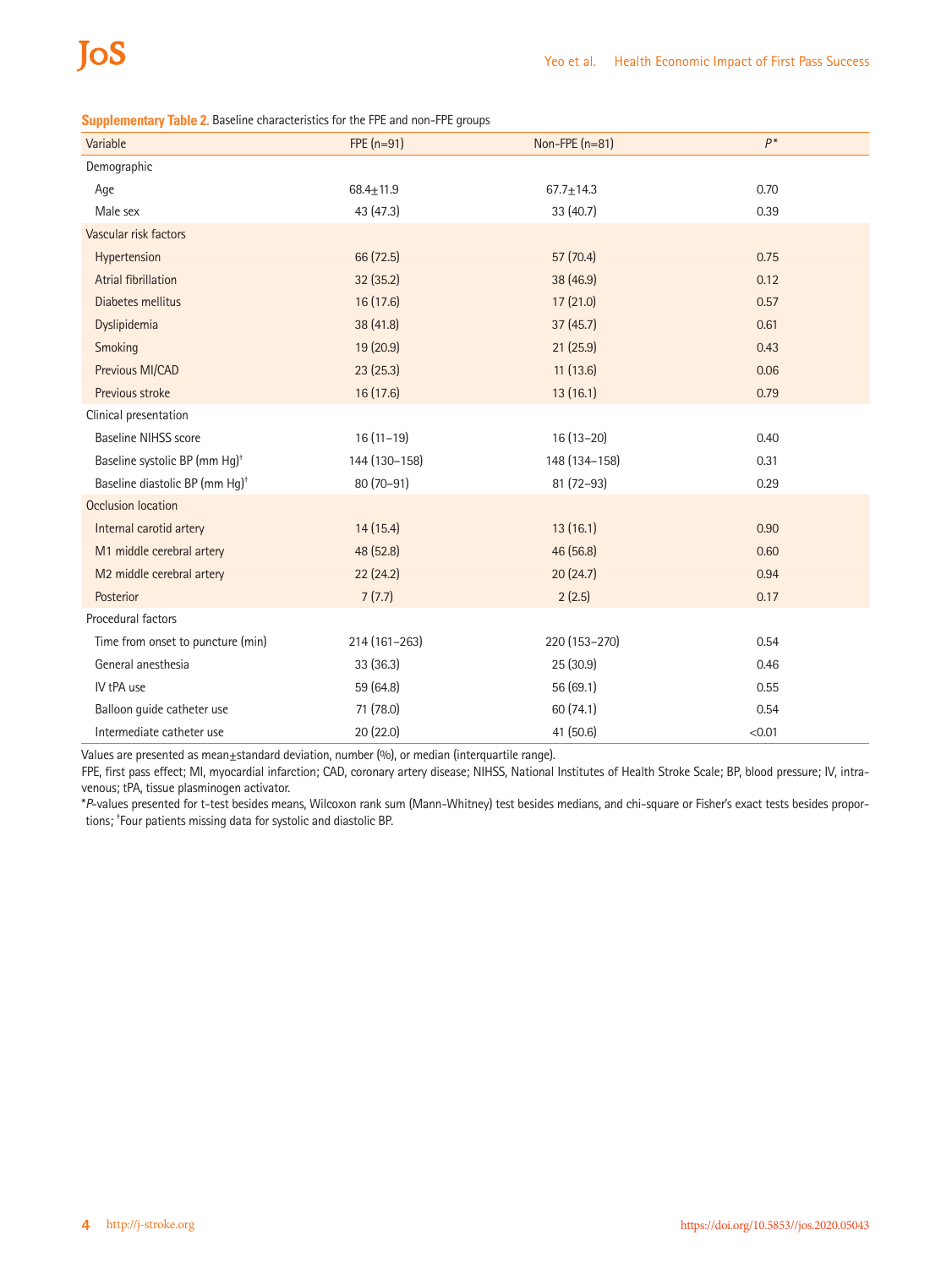### **Supplementary Table 3.** Clinical outcomes for the FPE and non-FPE groups

| Outcome                                                                           | $FPE(n=91)$ | Non-FPE $(n=81)$ | $D*$   |  |  |
|-----------------------------------------------------------------------------------|-------------|------------------|--------|--|--|
| 90-Day mRS (categorized into good and excellent functional outcomes) <sup>+</sup> |             |                  |        |  |  |
| 90-Day mRS, good outcomes (mRS 0-2)                                               | 70 (80.46)  | 47 (61.04)       | < 0.01 |  |  |
| 90-Day mRS, excellent outcomes (mRS 0-1)                                          | 55 (63.22)  | 36 (46.75)       | 0.03   |  |  |
| 90-Day mortality <sup>#</sup>                                                     | 5(5.68)     | 11(13.75)        | 0.08   |  |  |
| sICH within 24 hours                                                              | 2(2.20)     | 4(4.94)          | 0.42   |  |  |
| <b>ENT</b>                                                                        | 2(2.20)     | 9(11.11)         | 0.03   |  |  |

Values are presented as number (%).

FPE, first pass effect; mRS, modified Rankin Scale; sICH, symptomatic intracranial hemorrhage; ENT, embolization into new territory.

\**P*-values presented for chi-square or Fisher's exact tests; † Eight patients missing data for 90-day mRS; ‡ Four patients missing data for 90-day mortality.

**Supplementary Table 4.** Estimated cost differences from sensitivity analyses comparing average per-patient procedural/hospitalization-related and longterm care costs for the FPE and non-FPE groups

| Country                                                | Australia<br>(2020 AUD) | India<br>$(2020 \text{ INR})$ | Japan<br>$(2020 \frac{1}{2})$ | South Korea<br>$(2020 \text{ W})$ | Singapore<br>$(2019 SGD)*$ | Taiwan<br>$(2020)$ TWD) |
|--------------------------------------------------------|-------------------------|-------------------------------|-------------------------------|-----------------------------------|----------------------------|-------------------------|
| Procedural/hospitalization-related<br>cost differences |                         |                               |                               |                                   |                            |                         |
| Base case                                              | AUD 8,621               | INR 67,718                    | ¥239,493                      | $\forall 2,004,146$               | SGD 5,544                  | TWD 41,911              |
| FPE (mTICI 3)                                          | AUD 8,824               | INR 73,091                    | ¥248,278                      | $\forall 2,055,116$               | SGD 5,725                  | TWD 44,203              |
| FPE $(mTICI 2b-3)$                                     | AUD 7,229               | INR 51,509                    | ¥192,473                      | $\forall$ 1,657,149               | SGD 4,576                  | TWD 33,430              |
| LOS (first quartile) <sup>+</sup>                      | AUD 2,634               | INR 56,314                    | ¥120,797                      | ₩729,856                          | SGD 2,177                  | TWD 24,612              |
| LOS (third quartile) <sup>+</sup>                      | AUD 7,948               | INR 66,436                    | ¥226,148                      | ₩1,860,883                        | SGD 5,165                  | TWD 39,966              |
| Costs increased by 20%                                 | AUD 10,345              | INR 81,262                    | ¥287,391                      | ₩2,404,976                        | SGD 6,652                  | TWD 50,293              |
| Costs decreased by 20%                                 | AUD 6,897               | INR 54,174                    | ¥191,594                      | $\forall$ 1,603,317               | SGD 4,435                  | TWD 33,529              |
| Long-term care cost differences                        |                         |                               |                               |                                   |                            |                         |
| Base case                                              | <b>AUD 398</b>          | <b>INR 68</b>                 | ¥314,262                      | ₩6,155,006                        | $NA^*$                     | $NA^*$                  |
| FPE (mTICI 3)                                          | <b>AUD 361</b>          | <b>INR 500</b>                | ¥196,260                      | ₩5,277,829                        | $NA^*$                     | $NA^*$                  |
| FPE $(mTICI 2b-3)$                                     | <b>AUD 651</b>          | <b>INR 1,725</b>              | ¥400,368                      | ₩8,620,940                        | $NA^*$                     | $NA^*$                  |
| Costs increased by 20%                                 | <b>AUD 477</b>          | <b>INR 81</b>                 | ¥377,114                      | ₩7,386,007                        | $NA^*$                     | $NA^*$                  |
| Costs decreased by 20%                                 | <b>AUD 318</b>          | <b>INR 54</b>                 | ¥251,409                      | ₩4,924,004                        | $NA^*$                     | $NA^*$                  |
| Costs for mRS 6 included in analyses                   | NA <sup>s</sup>         | <b>INR 13,353</b>             | $NA^s$                        | ₩8,359,695                        | $NA^*$                     | $NA^*$                  |

All values represent cost savings for patients in the FPE group as compared with the non-FPE group.

FPE, first pass effect; AUD, Australian dollar; INR, Indian rupee; SGD, Singapore dollar; TWD, Taiwan dollar; NA, not applicable; mTICI, modified Thrombolysis in Cerebral Infarction; LOS, length of stay; mRS, modified Rankin Scale.

\*Reported as charges; † Variations in LOS did not impact long-term care cost differences; ‡ Long-term care costs, based on 90-day mRS, were not found for Singapore and Taiwan; <sup>s</sup>Costs for 90-day mRS 6 not reported for Australia and Japan.